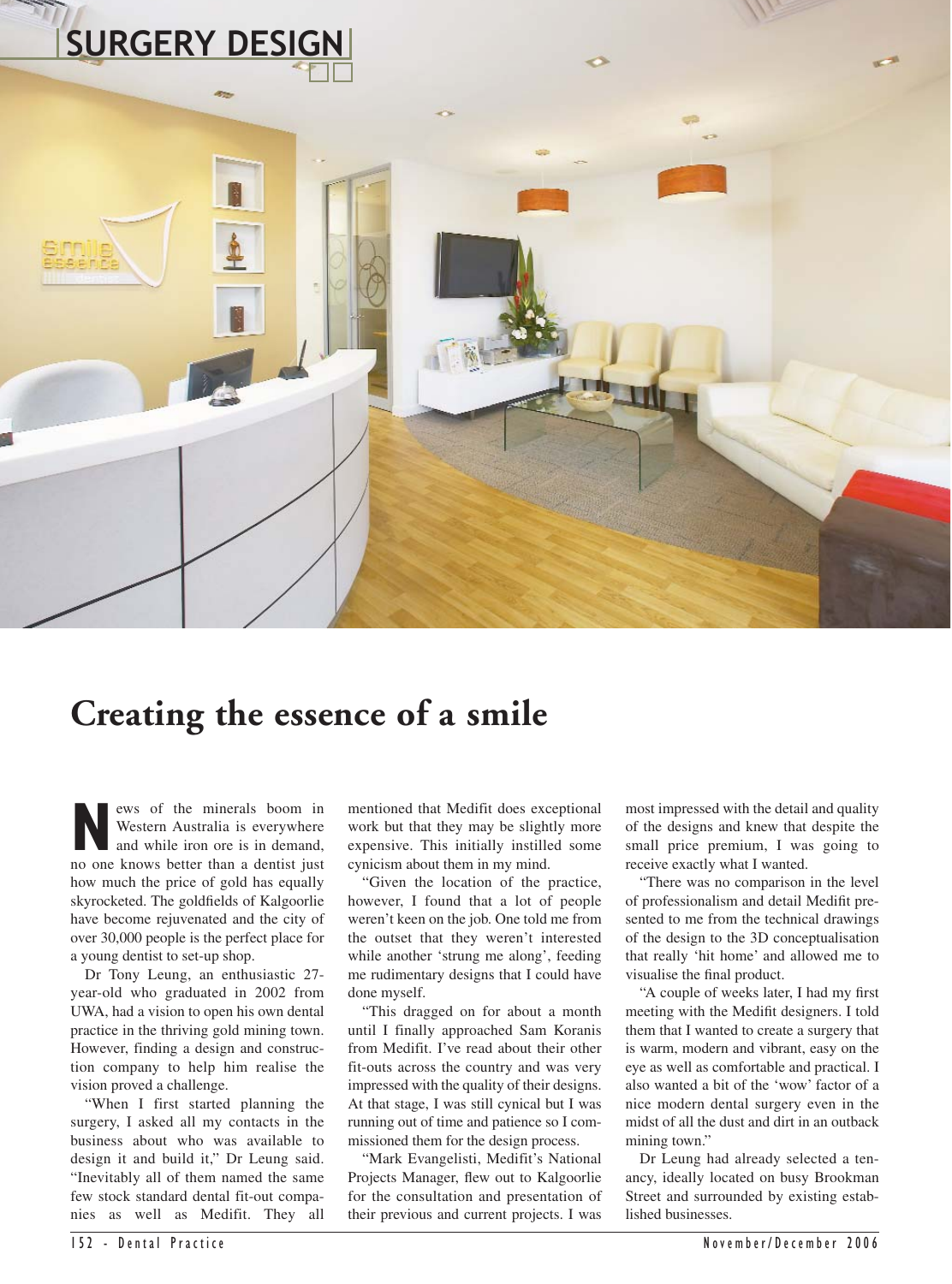

"Once we met Tony and saw a glimpse of his vivacious personality, we immediately knew the direction to take," said Medifit's design team. "Tony's personality is dynamic, his style cosmopolitan and very 'now'. Throughout the design process and discussions I felt it was important to create an environment that reflected this, introducing a touch of the city to the red dust of Kalgoorlie."

Tony's design brief included two surgeries; sterilisation area; separate laboratory for a consultant; office; staff room and amenities; plant room; administration area; reception and waiting area; and a few "bling" elements including a plasma screen and contemporary stylish furniture.

The existing building - a narrow rectangular shape with a maximum width of 6.5m - defined the general layout of the practice. With 98 square metres to play with and incorporating all of Tony's requirements, the best design layout proved to have a strong linear look.

To soften the interior appearance, an optical illusion designed to create a fluid environment was introduced through the creative use of a gentle sweeping reception counter with a modern and contemporary laminated negative detail fascia capped with white Corian.

The subtle change in floor finishes from a warm Polyflor timber look vinyl to a gentle curved modular carpet tile from Interface created the definition and warmth required to break up the linear and solid layout of the dental practice.

The theme of curves through joinery, floor finishes and round feature pendants created the concept for a circular feature panel. A customdesigned feature artwork made from aluminium was designed specifically for Tony's reception area to bring together a complete design concept.

The finishes and materials used throughout the design created a warm and relaxing atmosphere; soft natural tones of brown, soft

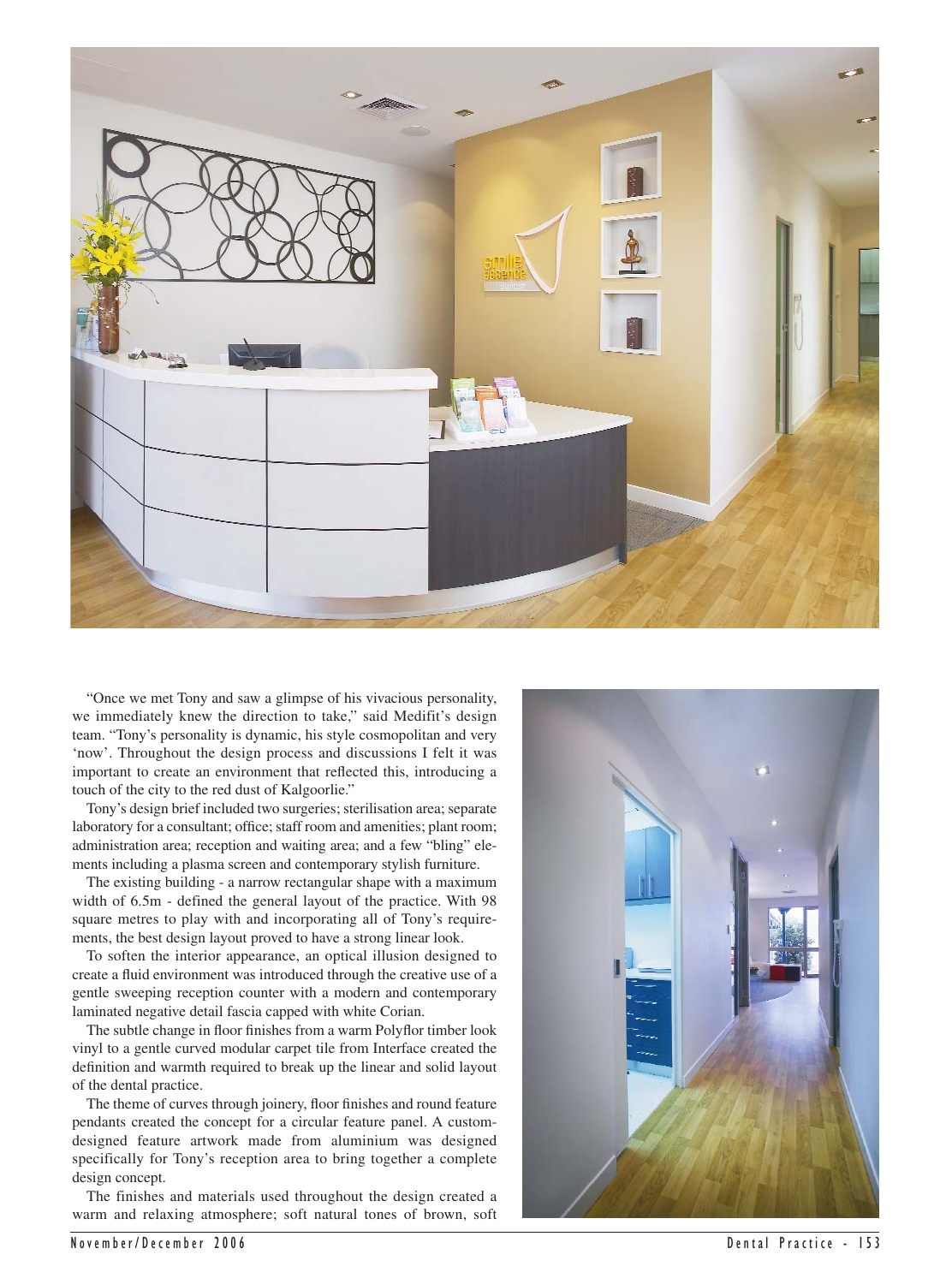



creams and coffee colours helped to create that relaxing lounge feel Tony was seeking.

A cluster of ottomans within the waiting area add an element of fun, with the obligatory red ottoman paying homage to the red dust of Kalgoorlie meeting the contemporary colours of the city.

A low line entertainment unit, plasma screen, white reconstituted leather sofa and client supplied chairs all worked together to create a dynamic and modern dental practice.

The Lab area was custom designed to suit the workflow and equipment of Tony's lab technician, methodical detail and information was obtained from the technician before design commenced. The lab is located at the back of the surgery to allow the technician to make as much noise as she likes and also to have a rear exit door so she doesn't have to walk through the entire surgery for entry and exit.